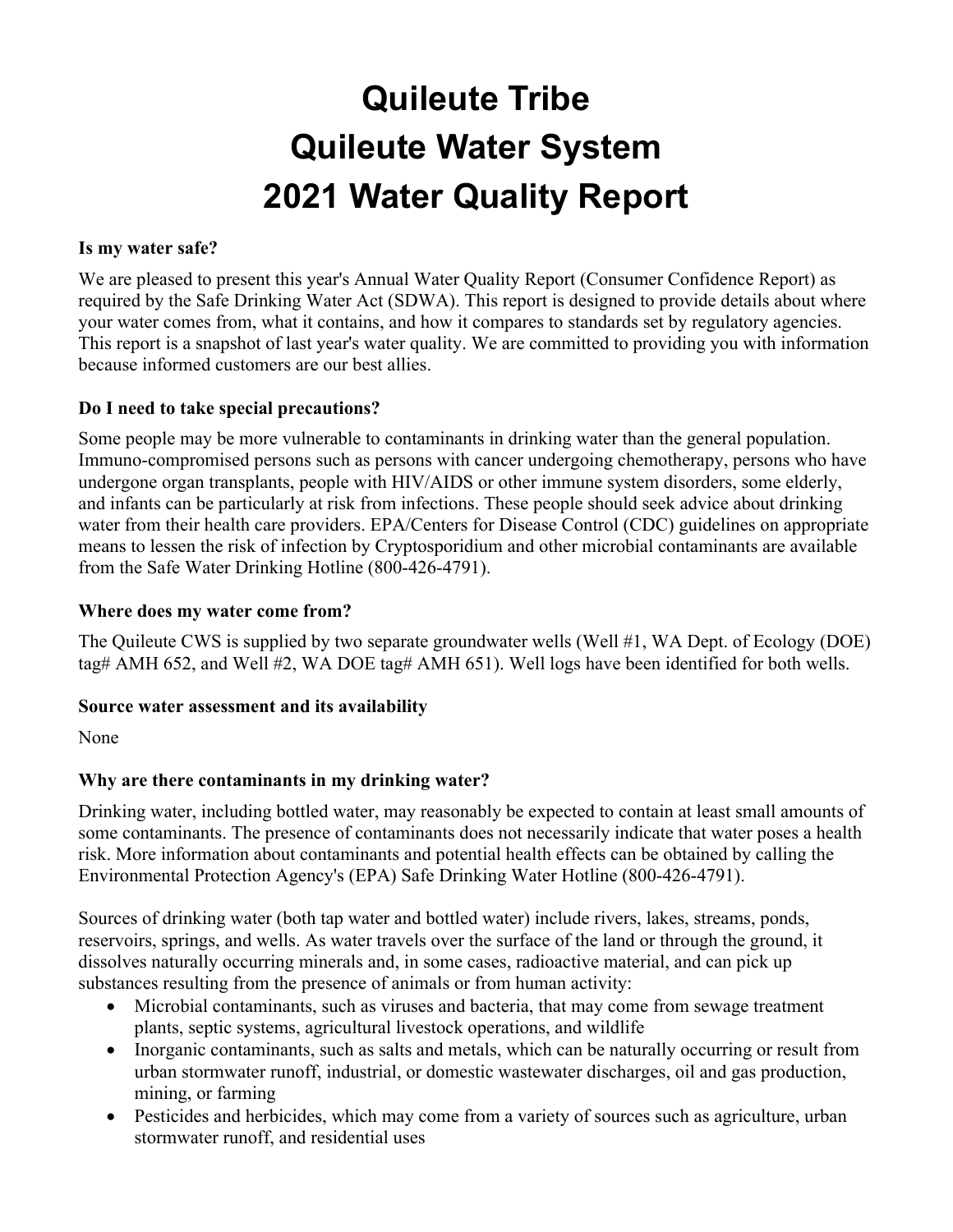- Organic contaminants, including synthetic and volatile organic chemicals, which are by-products of industrial processes and petroleum production or gas stations, urban stormwater runoff, and septic systems
- Radioactive contaminants, which can be naturally occurring or be the result of oil and gas production and mining activities

In order to ensure that tap water is safe to drink, EPA sets regulations that limit contaminants in tap water. Food and Drug Administration (FDA) regulations establish limits for contaminants in bottled water which must provide the same protection for public health.

### **How can I get involved?**

Contact your water system.

# **Description of Water Treatment Process**

Your water is treated by disinfection. Disinfection involves the addition of chlorine or other disinfectant to kill dangerous bacteria and microorganisms that may be in the water. Disinfection is considered to be one of the major public health advances of the 20th century.

# **Water Conservation Tips**

Did you know that the average U.S. household uses approximately 400 gallons of water per day or 100 gallons per person per day? Luckily, there are many low-cost and no-cost ways to conserve water. Small changes can make a big difference - try one today and soon it will become second nature.

- Take short showers a 5-minute shower uses 4 to 5 gallons of water compared to up to 50 gallons for a bath.
- Shut off water while brushing your teeth, washing your hair and shaving and save up to 500 gallons a month.
- Use a water-efficient showerhead. They're inexpensive, easy to install, and can save you up to 750 gallons a month.
- Run your clothes washer and dishwasher only when they are full. You can save up to 1,000 gallons a month.
- Water plants only when necessary.
- Fix leaky toilets and faucets. Faucet washers are inexpensive and take only a few minutes to replace. To check your toilet for a leak, place a few drops of food coloring in the tank and wait. If it seeps into the toilet bowl without flushing, you have a leak. Fixing it or replacing it with a new, more efficient model can save up to 1,000 gallons a month.
- Adjust sprinklers so only your lawn is watered. Apply water only as fast as the soil can absorb it and during the cooler parts of the day to reduce evaporation.
- Teach your kids about water conservation to ensure a future generation that uses water wisely. Make it a family effort to reduce next month's water bill!
- Visit www.epa.gov/watersense for more information.

# **Cross Connection Control Survey**

The purpose of this survey is to determine whether a cross-connection may exist at your home or business. A cross connection is an unprotected or improper connection to a public water distribution system that may cause contamination or pollution to enter the system. We are responsible for enforcing cross-connection control regulations and insuring that no contaminants can, under any flow conditions, enter the distribution system. If you have any of the devices listed below please contact us so that we can discuss the issue, and if needed, survey your connection and assist you in isolating it if that is necessary.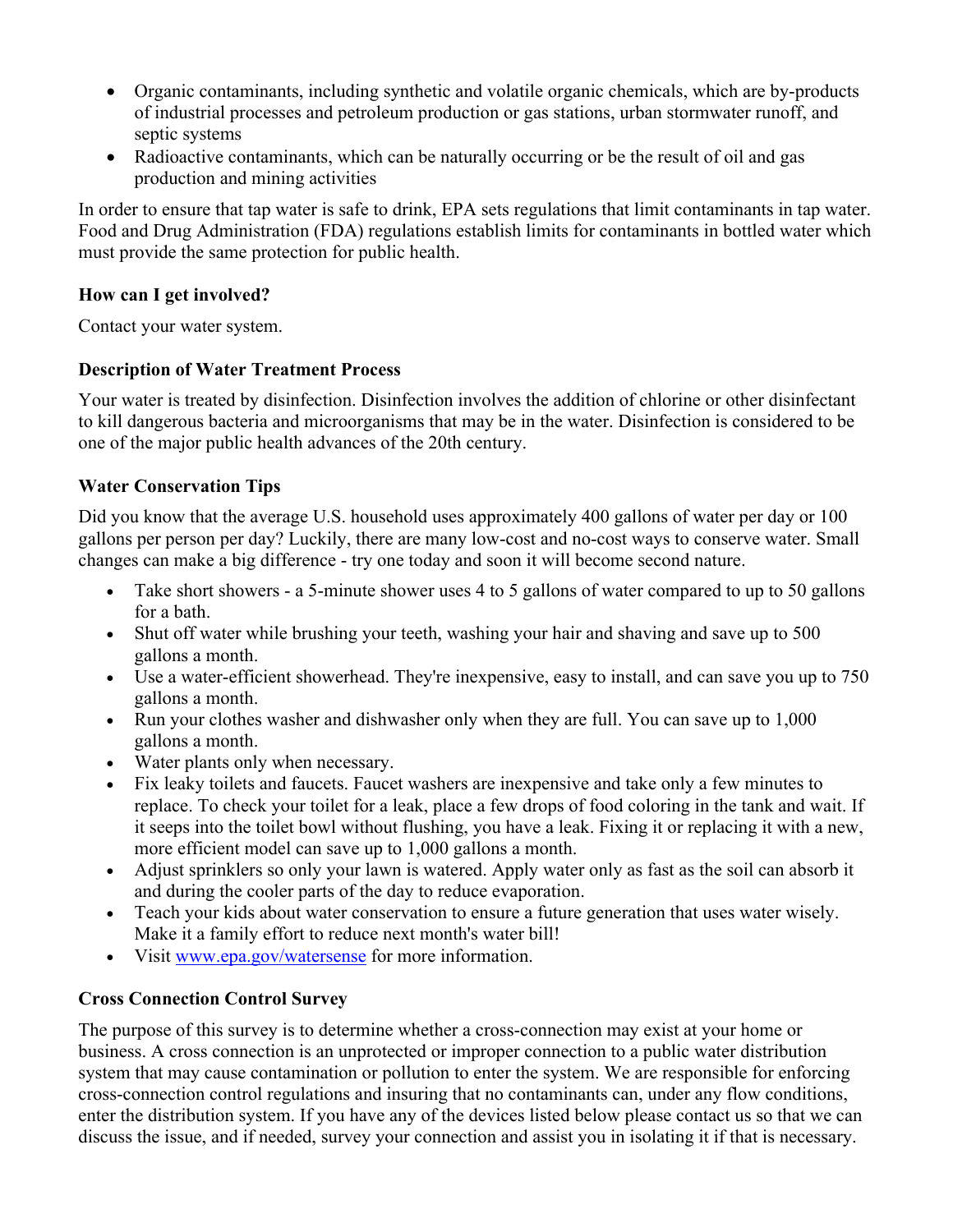- Boiler/ Radiant heater (water heaters not included)
- Underground lawn sprinkler system
- Pool or hot tub (whirlpool tubs not included)
- Additional source(s) of water on the property
- Decorative pond
- Watering trough

#### **Source Water Protection Tips**

Protection of drinking water is everyone's responsibility. You can help protect your community's drinking water source in several ways:

- Eliminate excess use of lawn and garden fertilizers and pesticides they contain hazardous chemicals that can reach your drinking water source.
- Pick up after your pets.
- If you have your own septic system, properly maintain your system to reduce leaching to water sources or consider connecting to a public water system.
- Dispose of chemicals properly; take used motor oil to a recycling center.
- Volunteer in your community. Find a watershed or wellhead protection organization in your community and volunteer to help. If there are no active groups, consider starting one. Use EPA's Adopt Your Watershed to locate groups in your community or visit the Watershed Information Network's How to Start a Watershed Team.
- Organize a storm drain stenciling project with your local government or water supplier. Stencil a message next to the street drain reminding people "Dump No Waste - Drains to River" or "Protect Your Water." Produce and distribute a flyer for households to remind residents that storm drains dump directly into your local water body.

#### **Additional Information for Lead**

If present, elevated levels of lead can cause serious health problems, especially for pregnant women and young children. Lead in drinking water is primarily from materials and components associated with service lines and home plumbing. The water system is responsible for providing high quality drinking water but cannot control the materials in plumbing components.

When your water has been sitting for several hours, you can minimize lead exposure by flushing your tap for 30 seconds to 2 minutes before drinking or cooking. If you are concerned about lead in your water, you may wish to have your water tested. Information on lead in drinking water, testing methods, and steps you can take to minimize exposure is available from the Safe Drinking Water Hotline or at http://www.epa.gov/safewater/lead .

#### **For more information please contact:**

John Simpson Utility Manager 493 Ocean Dr. La Push, WA 98350 (360) 374-4179 John.Simpson@QuileuteNation.org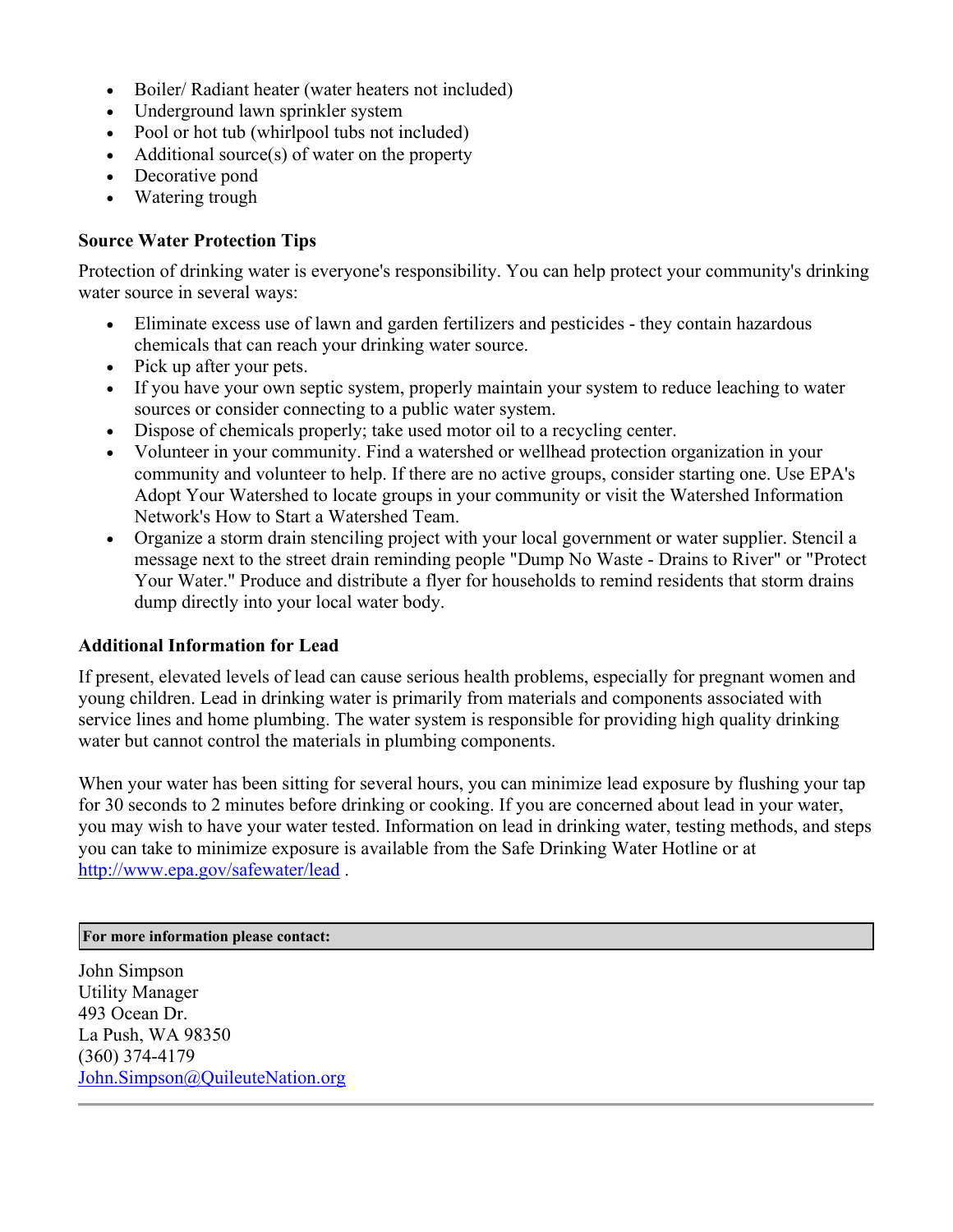# **Water Quality Data Table**

In order to ensure tap water is safe to drink, EPA sets regulations to limit contaminants in water provided by public water systems. The table below lists drinking water contaminants that were detected during 2021. Many more contaminants were tested but only the substances listed below were found in your water.

All sources of drinking water contain naturally occurring compounds. At low levels, these substances are generally not harmful. Removing all contaminants would be extremely expensive, and in most cases, would not provide increased protection of public health. A few naturally occurring minerals may improve the taste of drinking water and have nutritional value at low levels.

The EPA or the State requires us to monitor for certain contaminants less than once per year because the concentrations of these contaminants do not vary significantly year to year or the system is not considered vulnerable to this type of contamination. To help you better understand terms and abbreviations that might not be familiar to you, below are definitions.

| <b>Unit Descriptions</b> |                                                                  |  |  |  |  |  |  |  |
|--------------------------|------------------------------------------------------------------|--|--|--|--|--|--|--|
| Term                     | <b>Definition</b>                                                |  |  |  |  |  |  |  |
| ppm                      | ppm: parts per million, or milligrams per liter $(mg/L)$         |  |  |  |  |  |  |  |
| ppb                      | ppb: parts per billion, or micrograms per liter $(\mu g/L)$      |  |  |  |  |  |  |  |
| mrem                     | millirems per year (a measure of radiation absorbed by the body) |  |  |  |  |  |  |  |
| pCi/L                    | Picocuries per Liter: a measure of the radioactivity in water    |  |  |  |  |  |  |  |
| NA.                      | NA: not applicable                                               |  |  |  |  |  |  |  |
| ND                       | ND: Not detected                                                 |  |  |  |  |  |  |  |
| NR.                      | NR: Monitoring not required, but recommended.                    |  |  |  |  |  |  |  |

| <b>Important Drinking Water Definitions</b> |                                                                                                                                                                                                                                                               |  |  |  |  |  |  |
|---------------------------------------------|---------------------------------------------------------------------------------------------------------------------------------------------------------------------------------------------------------------------------------------------------------------|--|--|--|--|--|--|
| Term                                        | <b>Definition</b>                                                                                                                                                                                                                                             |  |  |  |  |  |  |
| AVG                                         | Regulatory compliance with some MCLs are based on running annual average of monthly samples.                                                                                                                                                                  |  |  |  |  |  |  |
| <b>MCLG</b>                                 | MCLG: Maximum Contaminant Level Goal: The level of a contaminant in drinking water below which<br>there is no known or expected risk to health. MCLGs allow for a margin of safety.                                                                           |  |  |  |  |  |  |
| <b>MCL</b>                                  | MCL: Maximum Contaminant Level: The highest level of a contaminant that is allowed in drinking water.<br>MCLs are set as close to the MCLGs as feasible using the best available treatment technology.                                                        |  |  |  |  |  |  |
| TT                                          | TT: Treatment Technique: A required process intended to reduce the level of a contaminant in drinking<br>water.                                                                                                                                               |  |  |  |  |  |  |
| AL                                          | AL: Action Level: The concentration of a contaminant which, if exceeded, triggers treatment or other<br>requirements which a water system must follow.                                                                                                        |  |  |  |  |  |  |
| Variances and<br>Exemptions                 | Variances and Exemptions: State or EPA permission not to meet an MCL or a treatment technique under<br>certain conditions.                                                                                                                                    |  |  |  |  |  |  |
| <b>MRDLG</b>                                | MRDLG: Maximum residual disinfection level goal. The level of a drinking water disinfectant below<br>which there is no known or expected risk to health. MRDLGs do not reflect the benefits of the use of<br>disinfectants to control microbial contaminants. |  |  |  |  |  |  |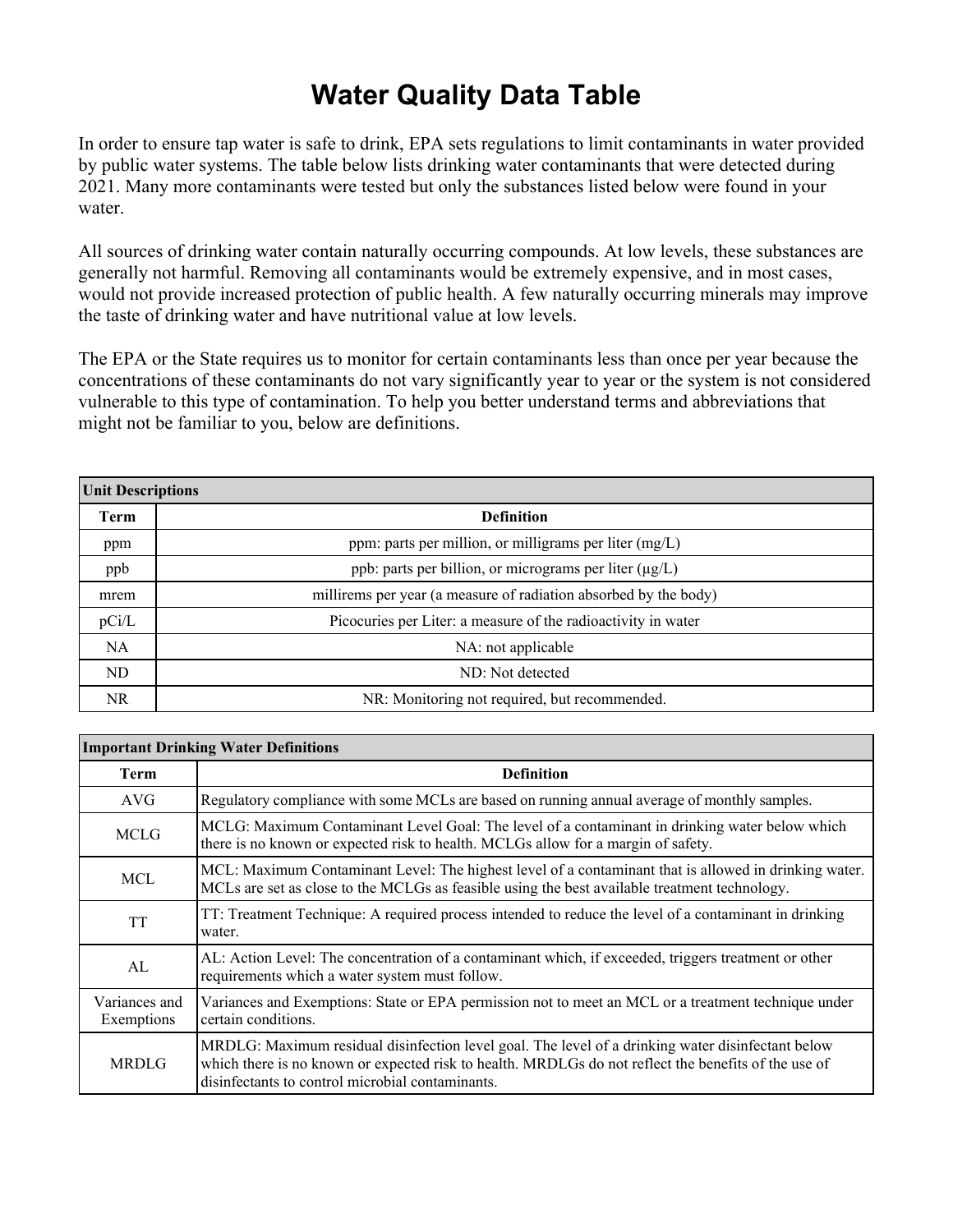| <b>Important Drinking Water Definitions</b>                                                                                                                                                                                                     |                                                                                                                                                                                                                                                                            |  |  |  |  |
|-------------------------------------------------------------------------------------------------------------------------------------------------------------------------------------------------------------------------------------------------|----------------------------------------------------------------------------------------------------------------------------------------------------------------------------------------------------------------------------------------------------------------------------|--|--|--|--|
| MRDL: Maximum residual disinfectant level. The highest level of a disinfectant allowed in drinking water.<br>There is convincing evidence that addition of a disinfectant is necessary for control of microbial<br><b>MRDL</b><br>contaminants. |                                                                                                                                                                                                                                                                            |  |  |  |  |
| <b>MNR</b>                                                                                                                                                                                                                                      | MNR: Monitored Not Regulated                                                                                                                                                                                                                                               |  |  |  |  |
| <b>MPL</b>                                                                                                                                                                                                                                      | MPL: State Assigned Maximum Permissible Level                                                                                                                                                                                                                              |  |  |  |  |
| Level 1<br>Assessment                                                                                                                                                                                                                           | A Level 1 assessment is a study of the water system to identify potential problems and determine (if<br>possible) why total coliform bacteria have been found in our water system.                                                                                         |  |  |  |  |
| Level 2<br>Assessment:                                                                                                                                                                                                                          | A Level 2 assessment is a very detailed study of the water system to identify potential problems and<br>determine (if possible) why an E. coli MCL violation has occurred and/or why total coliform bacteria have<br>been found in our water system on multiple occasions. |  |  |  |  |